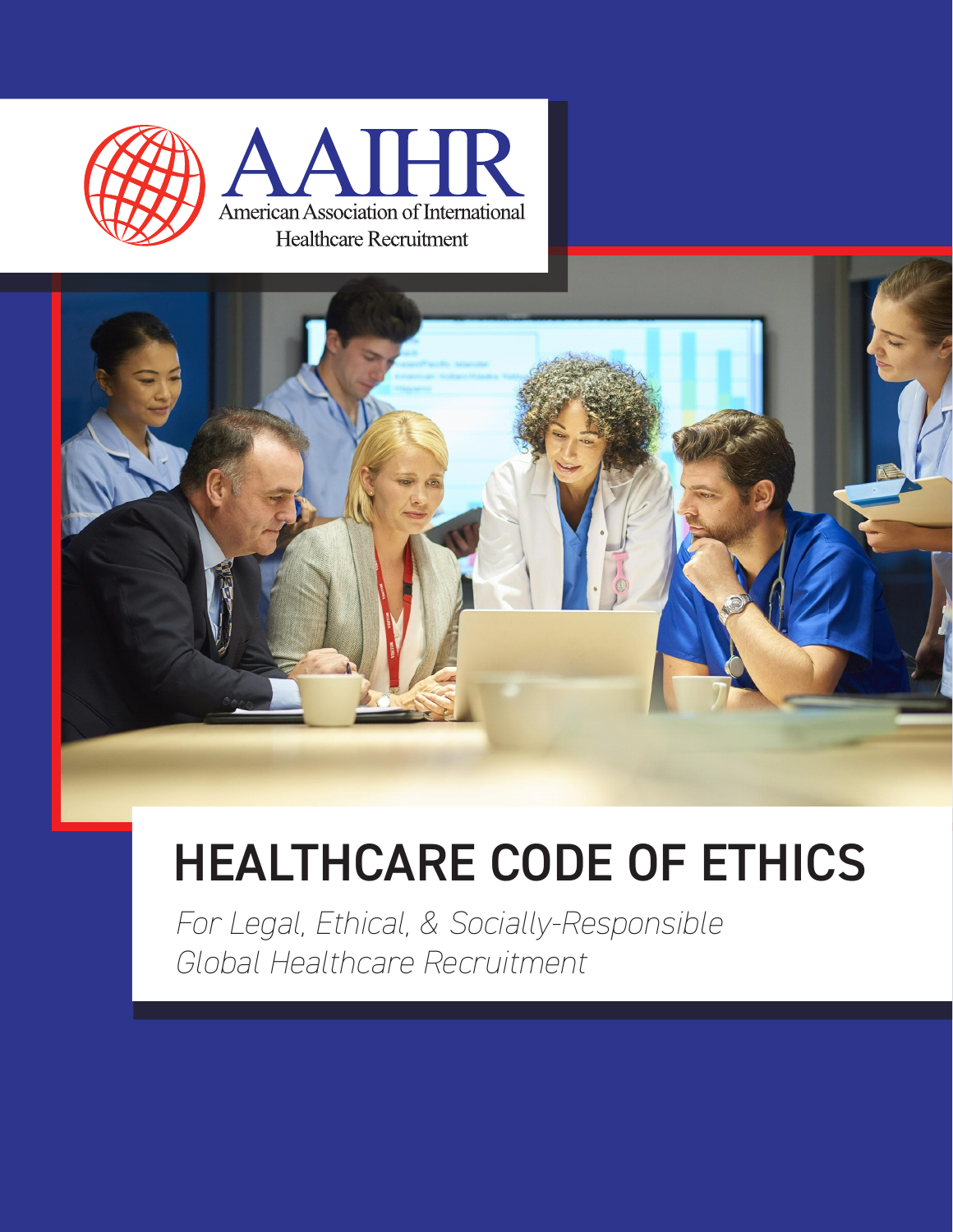

### **Table of Contents**

| $\mathbf{1}$ . |                                                                 |
|----------------|-----------------------------------------------------------------|
| 2.             | Code of Ethics for International Healthcare RecruitmentPG. 4    |
|                | · Recruit Responsibly                                           |
|                | . Comply with Applicable Laws                                   |
|                | · Provide Fair Treatment in Contracting                         |
|                | • Communicate Honestly and Accurately                           |
|                | <b>· Honor Commitments</b>                                      |
|                | · Preserve Confidences                                          |
|                | . Adhere to Credentialing Standards                             |
|                | <b>· Ensure Quality US Placement</b>                            |
|                | <b>· Ensure Freedom from Discrimination</b>                     |
|                | • Ensure Appropriate Transition to Living and                   |
|                | Working in the U.S.                                             |
|                | · Ensure Safe Employment                                        |
|                | · Responsively Address Complaints                               |
|                | · Ensure Freedom from Retaliation and                           |
|                | Coercion                                                        |
|                | · Employ Reasonable Breach Protocols                            |
| 3.             | Code of Ethics for International Healthcare Professionals PG. 9 |
|                | · Honor Commitments                                             |
|                | . Maintain High Standards of Ethics                             |
|                | · Preserve Confidences                                          |
|                | • Communicate Accurately and Forthrightly                       |
|                | · Make Full Disclosures                                         |
|                | . Comply with Applicable Laws and                               |
|                | <b>Regulations</b>                                              |
|                | . Comply with Policies and Procedures                           |
|                | · Adhere to Credentialing Standards                             |
|                | · Responsibly Resolve Conflict                                  |
| 4.             |                                                                 |
|                |                                                                 |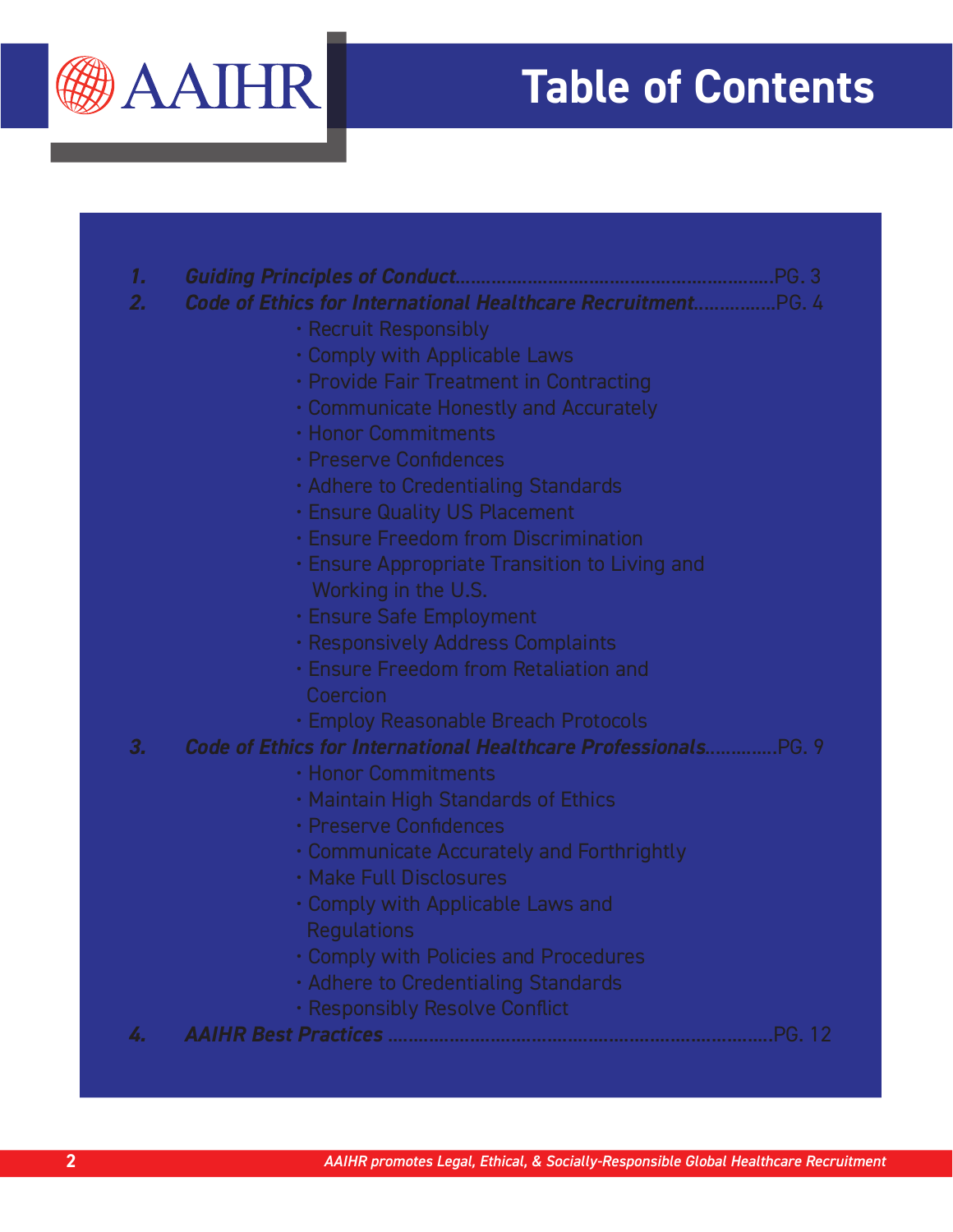**AAIHR** 

The American Association of International Healthcare Recruitment (AAIHR) recognizes the right of international healthcare professionals to migrate and the corresponding potential benefits of such migration to healthcare professionals, their families, and their countries of origin, as well as to healthcare organizations patients in the United States. AAIHR believes that the legal and ethical recruitment of foreign-educated healthcare professionals to the United States to meet the needs of U.S. healthcare organizations and patients provides benefits to both the individual healthcare professional and American society as a whole.

The mission of the AAIHR includes the assurance of high standards of ethical conduct among all of the organizations engaged in international recruitment, including that recruiting and staffing companies that constitute AAIHR's member organizations, U.S. healthcare provider organizations, foreign recruiting agents, U.S. immigration law firms, other organizations that participate in international healthcare recruitment, as well as the foreign-educated healthcare professionals themselves.

This Code of Ethics will serve to clarify the manner in which each AAIHR member organization may fulfill its responsibilities to patients, the general public, to client organizations, source countries, prospective healthcare professional employees and candidates, and one another.

As a condition of membership in AAIHR, each member pledges its support of, and adherence to, the principles, rules and practices set forth below. AAIHR members acknowledge that such compliance is in the best interests of patients, U.S. healthcare organizations, international healthcare professionals, source countries, and the international recruitment industry.

#### *Guiding Principles of Conduct*

- · Provide Fair Treatment in Contracting
- Communicate Honestly and Accurately
- · Honor Commitments
- · Preserve Confidences
- Adhere to Credentialing Standards
- · Ensure Quality US Placement
- **Ensure Freedom from Discrimination**
- · Ensure Appropriate Transition to Living and Working in the U.S.
- · Ensure Safe Employment
- Responsively Address Complaints
- · Ensure Freedom from Retaliation and Coercion
- **Employ Reasonable Breach Protocols**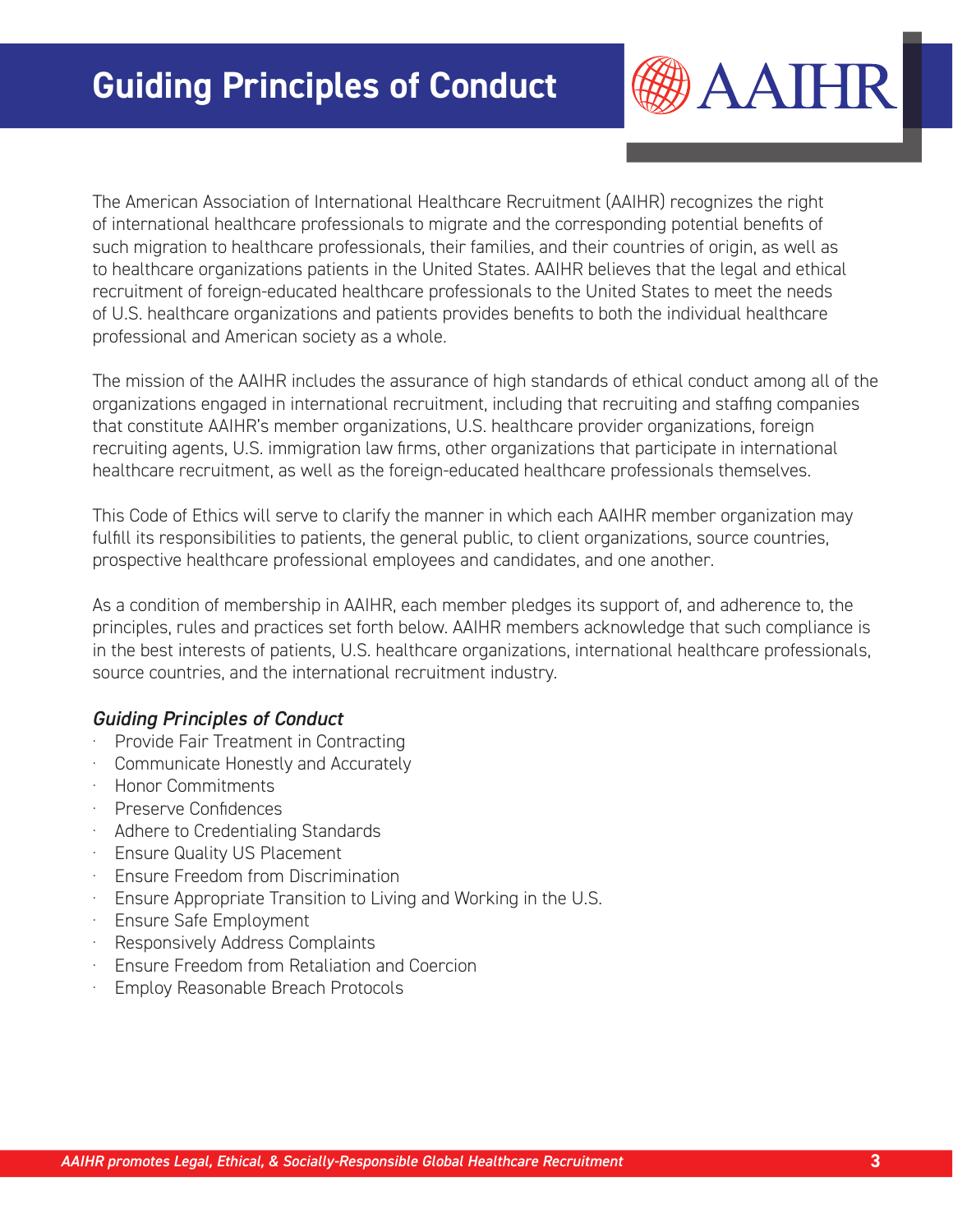

# **Code of Ethics**

*for International Healthcare Recruitment*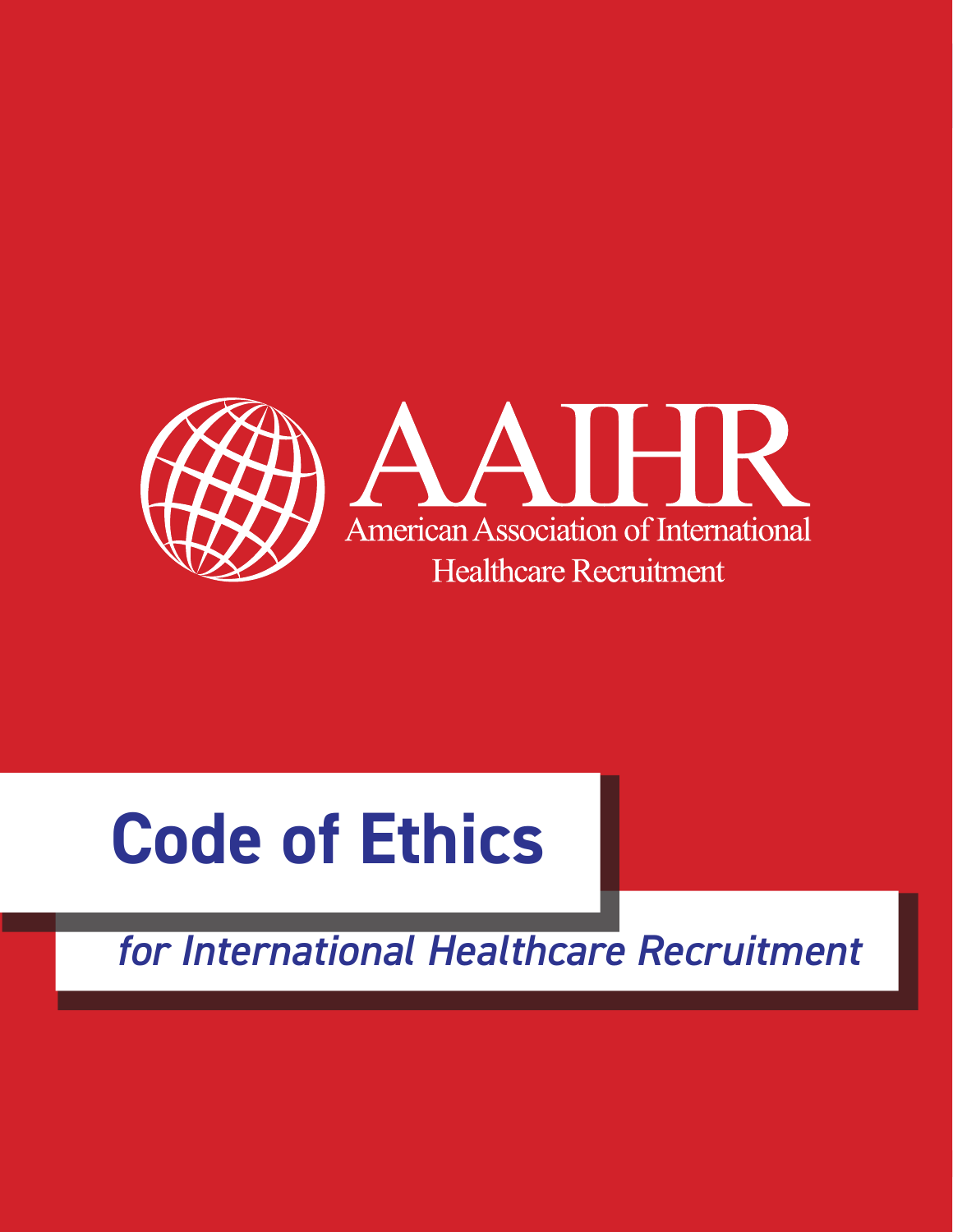#### **Code of Ethics for International Healthcare Recruitment**



#### *Recruit Responsibly*

AAIHR members shall operate by recruitment policies that are, at a minimum, considerate of the impact of such recruitment on the performance of the health systems of source countries, and ideally, contribute to the sustainability of the source country's ability to provide adequate healthcare to its peoples.

#### *Comply with Applicable Laws*

AAIHR members shall comply with all applicable laws and regulations in the United States and in the source countries in which they recruit, including all applicable U.S. healthcare, immigration, prevailing wage and employment laws.

#### *Provide Fair Treatment in Contracting*

AAIHR members shall:

- Be transparent in explaining to healthcare professionals and client organizations the material terms of their respective contractual obligations, the requirements of U.S. immigration laws and processes, the terms of the health professional's U.S. employment, financial obligations among the parties, potential consequences for violations of contractual obligations, and other material information.
- Provide material information as soon as it is known and provide timely progress updates throughout the immigration process.
- Provide a clear explanation of any contract changes and secure candidate's written consent whenever modifying an executed contract either at the contract signing or subsequently, except when required by law to accommodate and reflect changes in relevant regulations.
- Offer healthcare professionals a minimum of 14 days to review and consider written contracts before signing.
- Make reasonable efforts to ensure that the contract terms are explained and understood by the recruit.
- Ensure that the recruit is aware that they are free to consult with an attorney about contractual terms that they do not understand prior to signing.
- Ensure that all employment agreements contain an optional thirty-day open offer to allow recruits time to consult with an attorney if desired.
- Ensure that all employment agreements have at least a seven-day rescission period after signing.
- Ensure that any non-compete clauses in the contract are reasonable in time and scope in accordance with applicable state laws and do not unreasonably restrict the ability to make a living in one's chosen occupation.
- Permit the termination of a contract if candidate's deployment is delayed for more than three years from execution of the contract and candidate reimburses the recruiter for all recruitment costs.
- Secure written consent from the candidate to sell or transfer their contract to another unaffiliated agency or employer, either in the language of the original contract or prior to consummation of any transfer of sale.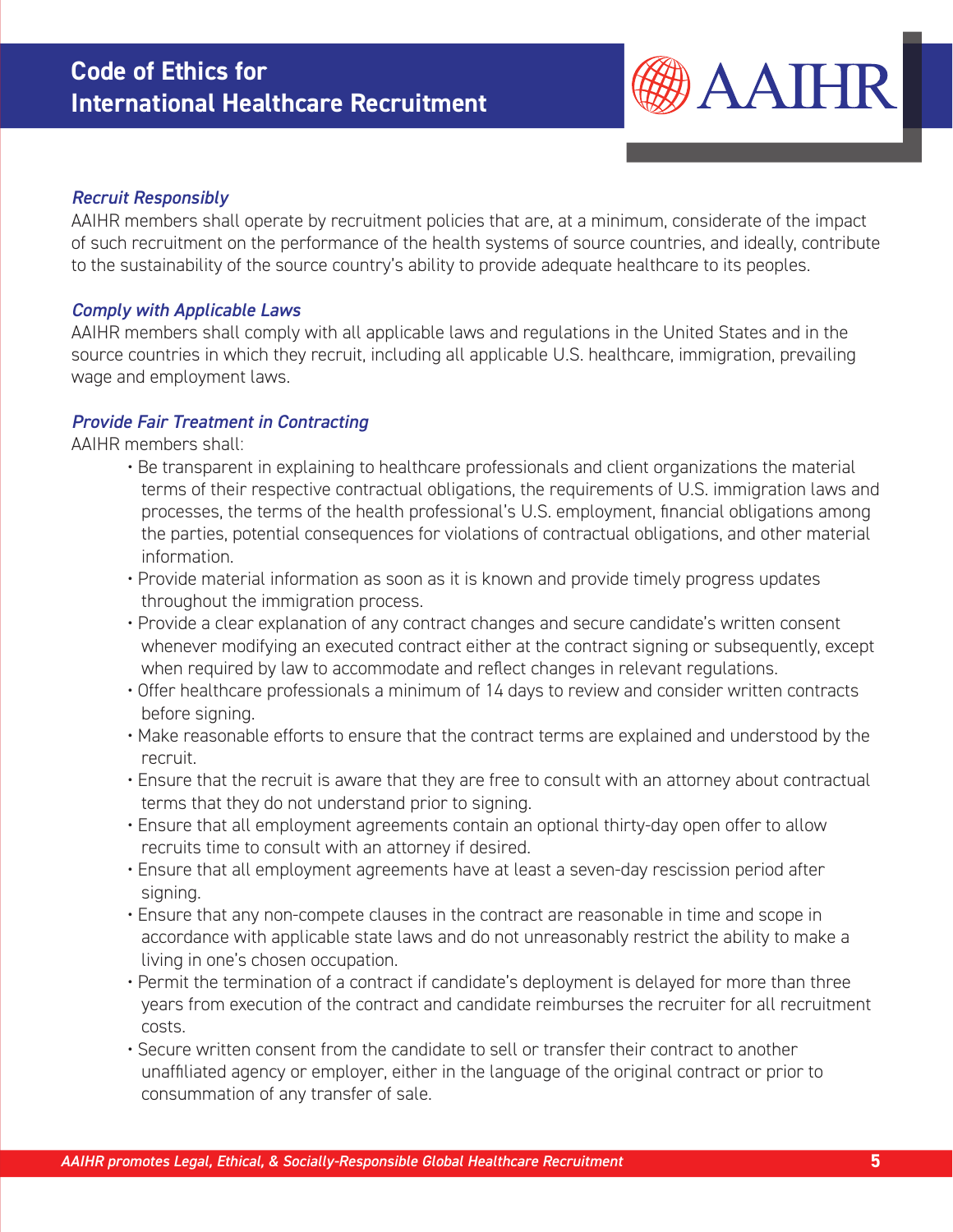

- Include clear identification of the financial responsibilities of all parties in the contract especially relating to the period of transition between countries.
- Ensure that if contract completion is based upon a certain number of hours being worked and overtime hours do not count toward the completion of the contract that this key term is clearly stated in the contract.
- Provide candidates with a dually executed copy of the contract.
- Allow candidates to have any contract disputes resolved in the jurisdiction in which the candidate works or the jurisdiction in which the employer is headquartered.
- Make a copy of this code available to candidates when the contract is executed.

#### *Communicate Honestly and Accurately*

AAIHR members shall:

- Communicate and make representations to prospective applicants, contracted candidates, regulatory bodies, U.S. healthcare organizations and other relevant parties in an honest, forthright, and accurate manner based upon available information.
- Avoid using false or misleading information in all forms of communication.
- Explain in writing the steps involved in the migration and licensing process and keep candidates informed about their progress throughout the process and upon candidate's request.
- Provide candidates with information related to their immigration case and provide them with copies of relevant information pertaining to their case including status and priority date.
- Disclose the possibility of delays in visa processing before the contract is signed and explain that the recruiter and staffing agency is unable to control or influence the federal government or credentialing agencies. Where it is known and relevant, recruiters will provide historical processing times for the applicable visa category.
- Provide the candidate with a copy of the Prevailing Wage requirements and disclose which Prevailing Wage will be used.

#### *Honor Commitments*

AAIHR members shall employ commercially reasonable efforts to fulfill all agreements made with healthcare organization clients, healthcare professional employees and candidates, and make no promises that they have reason to believe they cannot fulfill.

#### *Preserve Confidences*

AAIHR members shall preserve and protect all confidential or proprietary information provided by candidates, employees, clients, vendors, and patients, unless expressly authorized by the disclosing party to reveal such confidential information.

#### *Adhere to Credentialing Standards*

AAIHR members shall carefully review qualifications and experience of applicants and comply with credentialing standards established by the relevant credentialing organizations for the specific healthcare occupations including those of the Joint Commission.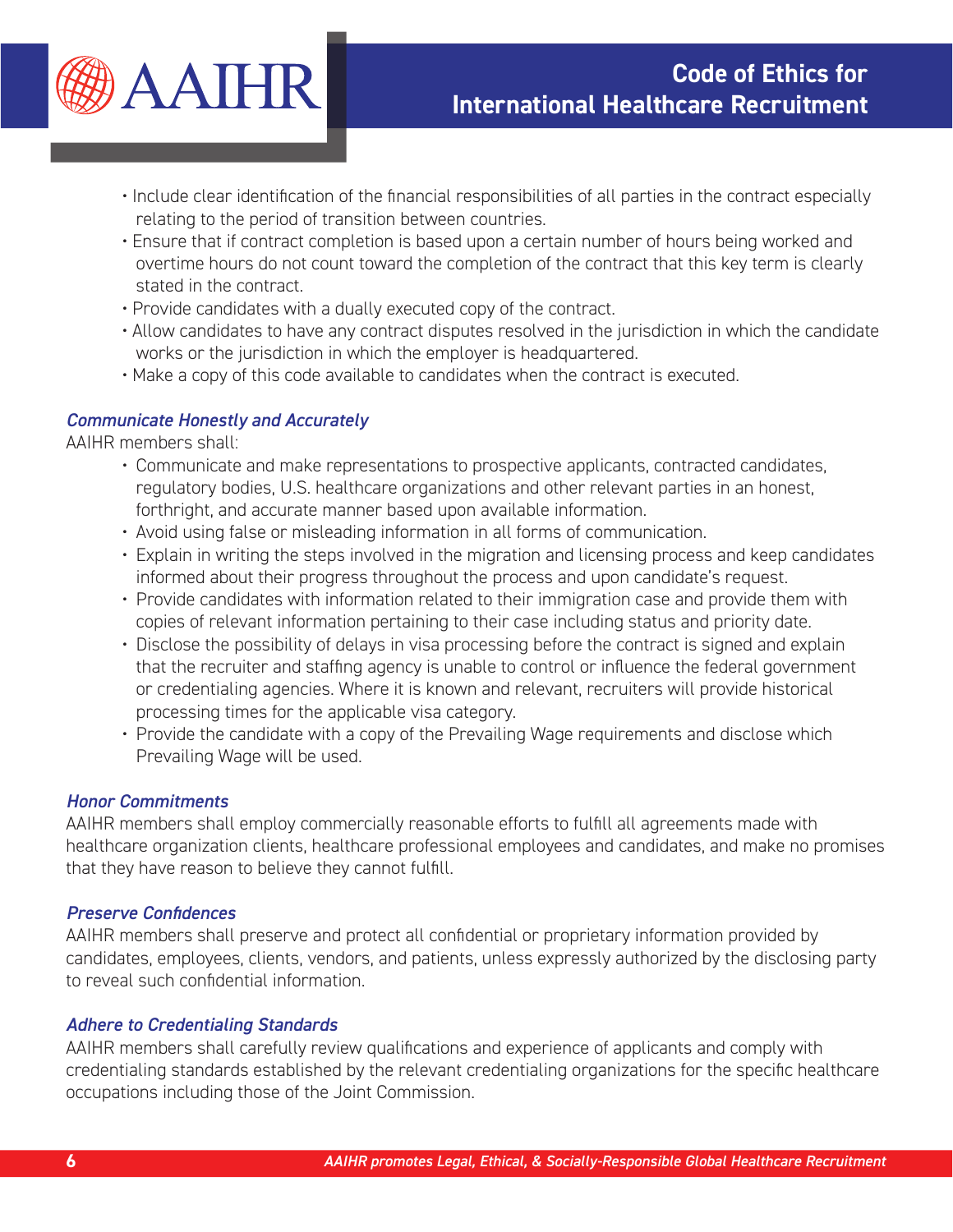

#### *Ensure Quality US Placement*

AAIHR members shall:

- Use reasonable efforts to place healthcare professionals in positions with U.S. healthcare organizations that are appropriate for their qualifications, credentials, and experience.
- Provide resources to enable healthcare employees to be fully informed of their responsibilities and scope of practice when providing care to U.S. patients.
- Specify the nature of employment (e.g. direct hire by hospital or nursing home or employment by a staffing agency) as soon as such information is known, provide a clear explanation, and secure candidates written consent prior to making changes to the nature of employment.
- Identify the geographic location of the future worksite at the time of the recruitment if such information is known. If the future worksite location has not been determined at the time of recruitment, then recruiters will fully and clearly disclose this to candidate at the time of recruitment and will disclose the worksite location as soon as it is determined.

#### *Ensure Freedom from Discrimination*

AAIHR members shall provide a recruitment and employment experience free of discrimination. Employers will not discriminate on the basis of age, race, religion, national origin, gender or sexual orientation. Employers recognize that experience, skills, scope of practice and education can differ significantly in different countries and that foreign-trained health care professionals can differ significantly from their U.S. trained counterparts in terms of competencies and skills, and Employers acknowledge that they have a duty to ensure patient safety and not place foreign-trained health care professionals in work environments for which they may not be prepared. Employers commit to treating candidates fairly based on their experience and skill sets recognizing that education and experience in a foreign country may differ from education and experience in the United States.

#### *Ensure Appropriate Transition to Living and Working in the U.S.*

AAIHR members shall:

- Ensure that migrating healthcare professionals have an appropriate transition to living and working in the U.S. including appropriate initial housing, transportation resources, and adequate clinical orientation by their employer.
- Educate recruits in the basic facts regarding living and working in the United States and provide suitable training to recruits regarding the cultural transition to the United States in an effort to assist the recruits with cultural integration.
- Encourage and assist health care institutions to provide or assist in the provision of clinical orientation to ensure the appropriate delivery of care, particularly with regard to clinical practices and procedures that may differ from the practices and procedures in the candidate's country of origin.

#### *Ensure Safe Employment*

AAIHR members shall use reasonable efforts to ensure that migrating healthcare professionals are assigned to work sites that are safe, that they understand the nature of their work assignments and that they can perform such work without harm to themselves or others.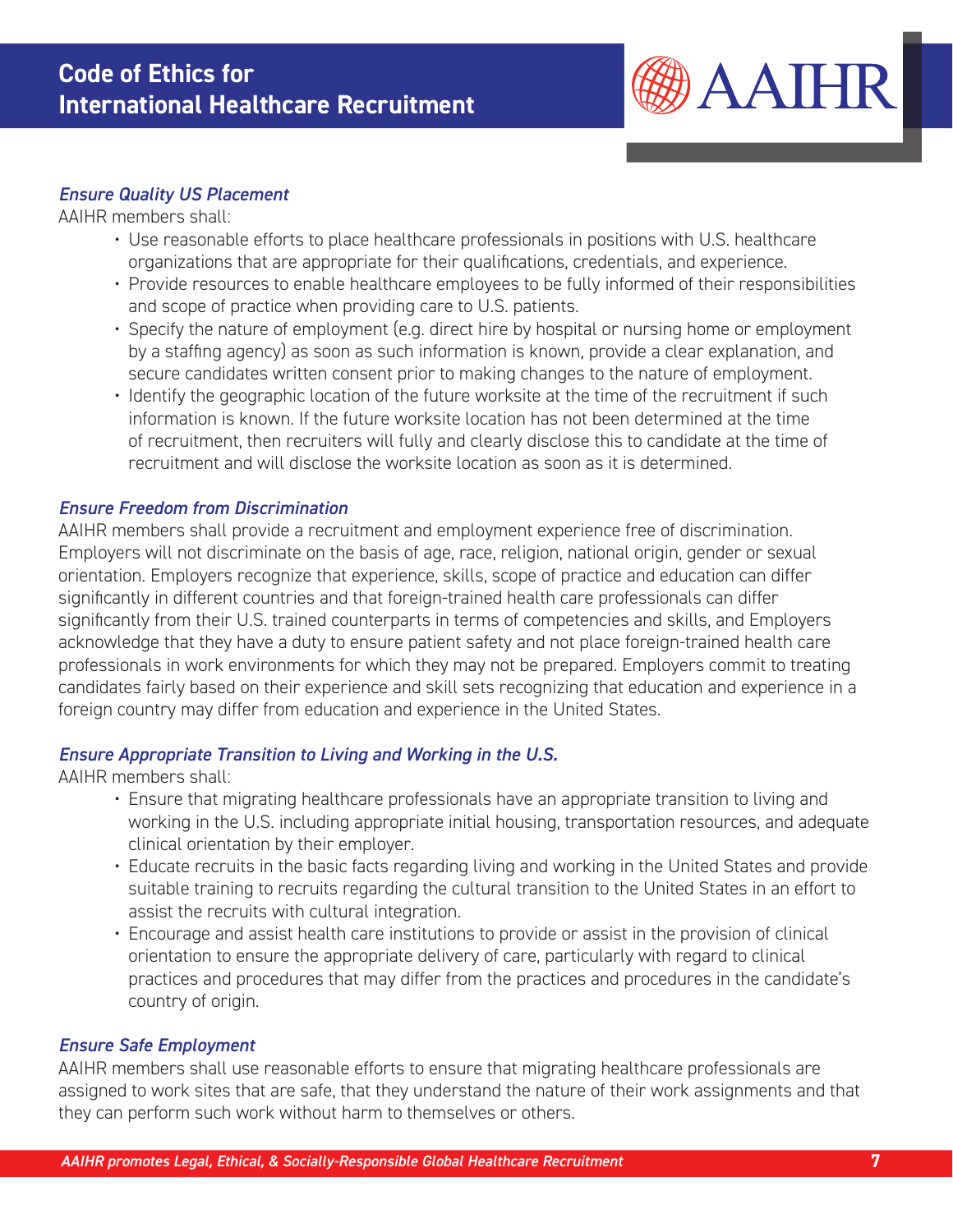

#### *Responsively Address Complaints*

AAIHR members shall take prompt action to address questions, concerns, or complaints regarding unsafe work conditions, discrimination, or any other matter involving the terms and conditions of the healthcare professional's employment.

#### *Ensure Freedom from Retaliation and Coercion*

AAIHR members shall not withhold Green cards, passports, certifications, permits, visas, or other official documents from the candidates for any coercive purpose. Custody of such documents must be transferred to the applicant or employee as soon as the management of the certification, immigration and licensure process reasonably allows. Recruiters and employers shall not threaten or use immigration enforcement mechanisms to exercise control over healthcare professionals. Employers shall not discriminate against healthcare professional that file complaints or take legal action resulting from a violation of their employment contract or U.S. law.

#### *Employ Reasonable Breach Protocols*

AAIHR members shall rely upon good faith and reasonableness in pursuit of breach fees. Breach fees should never been used for punitive purposes. In an effort to resolve issues expeditiously and efficiently, employers should establish internal procedures to facilitate review of disputes regarding alleged contract breaches by either party.

All members are responsible for continuous review of the AAIHR's Code of Ethics.

*\*The above standards in this Code of Ethics are MINIMUM Standards, and in cases whereby specific contracts between International Healthcare Recruitment and Staffing Companies and their Clients or Healthcare Professionals include standards in*  excess of these minimums, the maximum standards will be honored. Any member who is bound by law or professional ethics not *to participate or comply with a provision of the Code is not obliged.*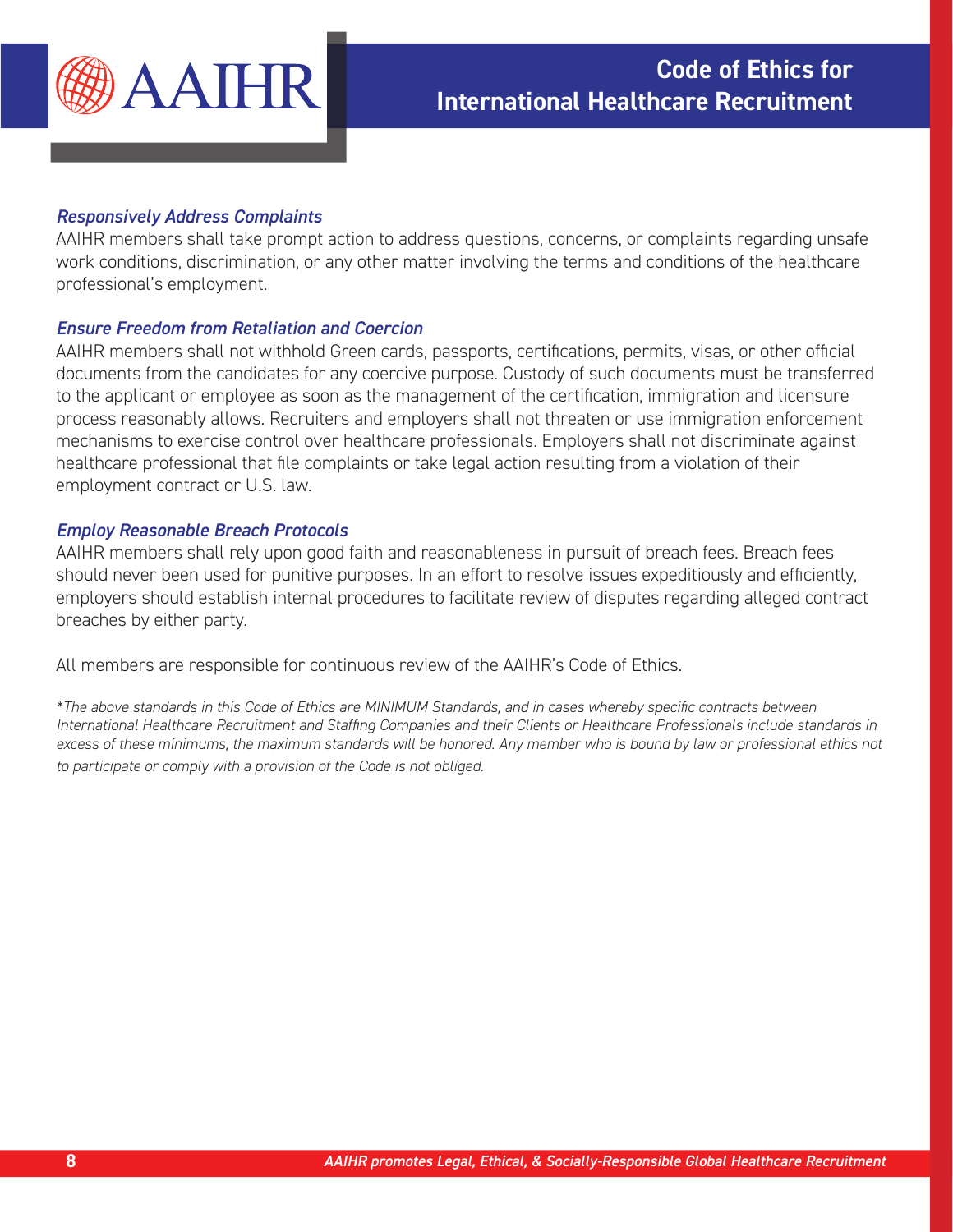

## **Code of Ethics**

*for International Healthcare Professionals*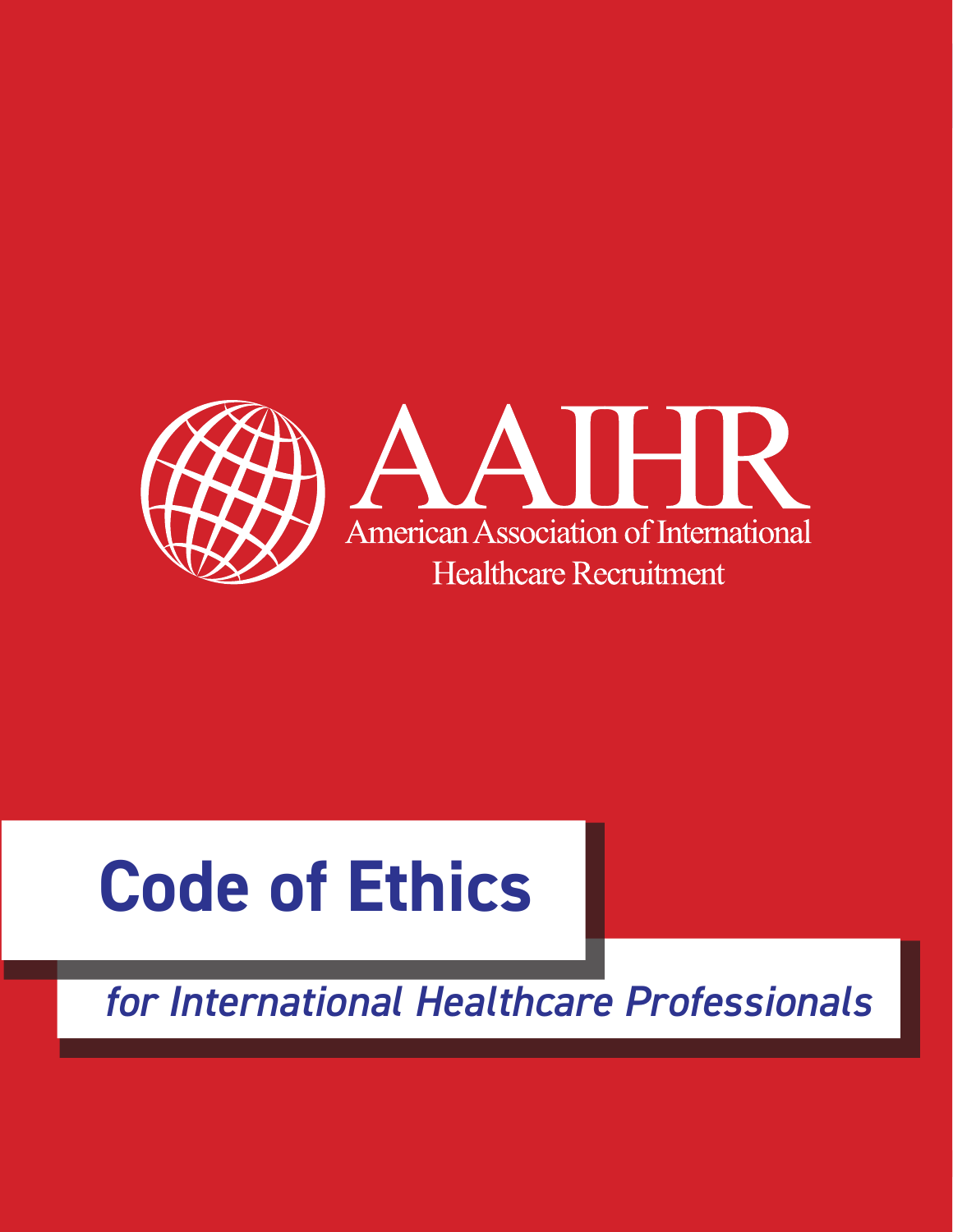

AAIHR believes that international healthcare professionals have the right to be treated ethically and professionally. AAIHR believes international healthcare professionals also have a responsibility to act in an ethical and professional manner. The following represent professional practice guidelines for international healthcare professionals in their dealings with prospective employers, visa sponsors, recruiters, and regulatory bodies governing their profession.

#### *Honor Commitments*

Healthcare professionals will be given ample opportunity to review contracts and consult with legal counsel if desired. In consideration of this privilege, healthcare professionals should:

- Read all contracts thoroughly and completely.
- Ask questions of the recruiter, employer or legal counsel if there are terms of the contract that they do not understand.
- Enter into agreements with international recruiters or employers in good faith and fulfill agreed upon contractual obligations in exchange for promised compensation.
- Employ professionally reasonable efforts to fulfill all written and verbal agreements made with prospective employers, visa sponsors, clients or potential clients and shall make no promises to any of these parties that they have reason to believe they cannot fulfill.
- Only sign up with one employer or agency at a time unless released from a previous contractual relationship.

#### *Maintain High Standards of Ethics*

Healthcare professionals should learn and adhere to the Code of Ethics for their profession. Healthcare professionals should also maintain high standards of ethics and fairness in dealings with international recruiting and staffing companies, regulatory organizations, healthcare provider organizations, colleagues, patients and families. Healthcare professionals should provide only authentic, original documents for credentialing, licensure, immigration, and employment purposes. Healthcare professionals should not participate in the sharing of test questions, do work on behalf of another healthcare professional or allow others to do work on his/her behalf, or take any action that would represent an unethical or unfair advantage in professional credentialing or examinations.

#### *Preserve Confidences*

Healthcare professionals should preserve all confidences of their employer, visa sponsor, client or a potential client concerning their proprietary information and business practices, unless expressly directed by the employer, visa sponsor or client to reveal such confidences.

#### *Communicate Accurately and Forthrightly*

Healthcare professionals should not knowingly make a false statement of fact to an employer, visa sponsor, client, licensing board or other regulatory organization, and should present employment history, qualifications and competencies, as well as professional and personal goals as accurately as possible.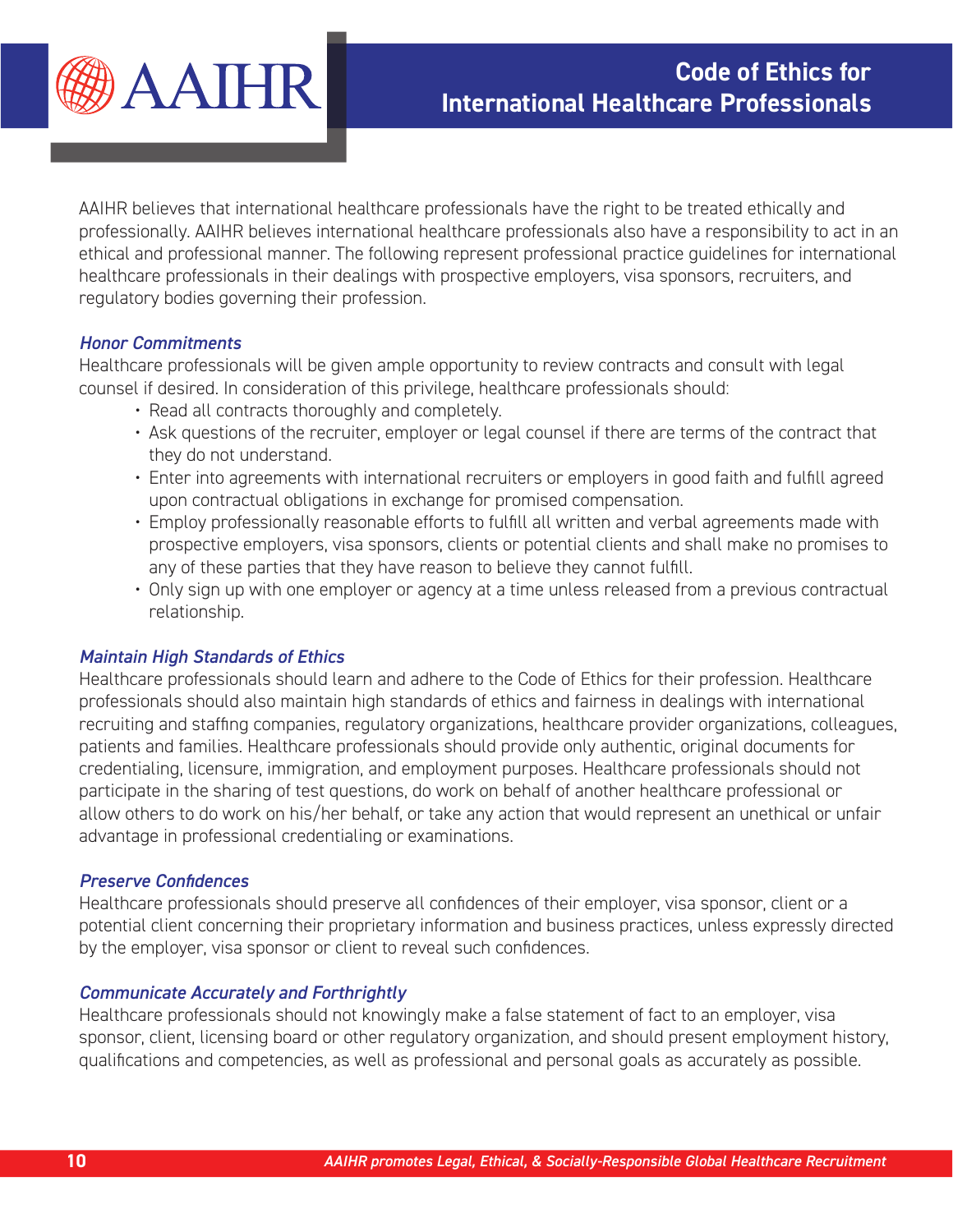

#### *Make Full Disclosures*

Healthcare professionals should apply the principle of full disclosure with employers, visa sponsors, and clients. Healthcare professionals should be forthcoming and transparent in explaining:

- Their experience level and area of expertise;
- Any issues or factors that may impede or limit their ability to meet the expectations of the employer, visa sponsor, or client or to fulfill any contractual obligations; and
- Any additional cultural or clinical training that they may need to fulfill the contractual obligation and professional responsibilities.

#### *Comply with Applicable Laws and Regulations*

Healthcare professionals should comply with all federal, state and local laws and regulations governing credentialing, licensing, immigration, and professional practice regulations for foreign-educated healthcare professionals.

#### *Comply with Policies and Procedures*

Healthcare professionals should meet the reasonable expectations of the employer and the healthcare facility to which they are assigned and comply with all policies and procedures of the employer and healthcare facility. Healthcare professionals should maintain professional standards and appropriately represent the recruitment firm to healthcare facilities.

#### *Adhere to Credentialing Standards*

Healthcare professionals should comply and remain in compliance with standards established by the relevant credentialing organizations for maintaining competency for the specific healthcare occupations including those of the Joint Commission. Healthcare professionals should assume the responsibility for educating themselves with regard to all standards and regulations surrounding patient care, documentation and privacy at both the Federal and State Levels. Healthcare Professionals acknowledge that continuing education is vital to success and high quality patient outcomes. Professional agrees that this is a personal responsibility to be coordinated with their employer.

#### *Responsibly Resolve Conflict*

Healthcare Professionals shall seek resolution of disagreements or misunderstanding with the staffing agency and healthcare facility in good faith.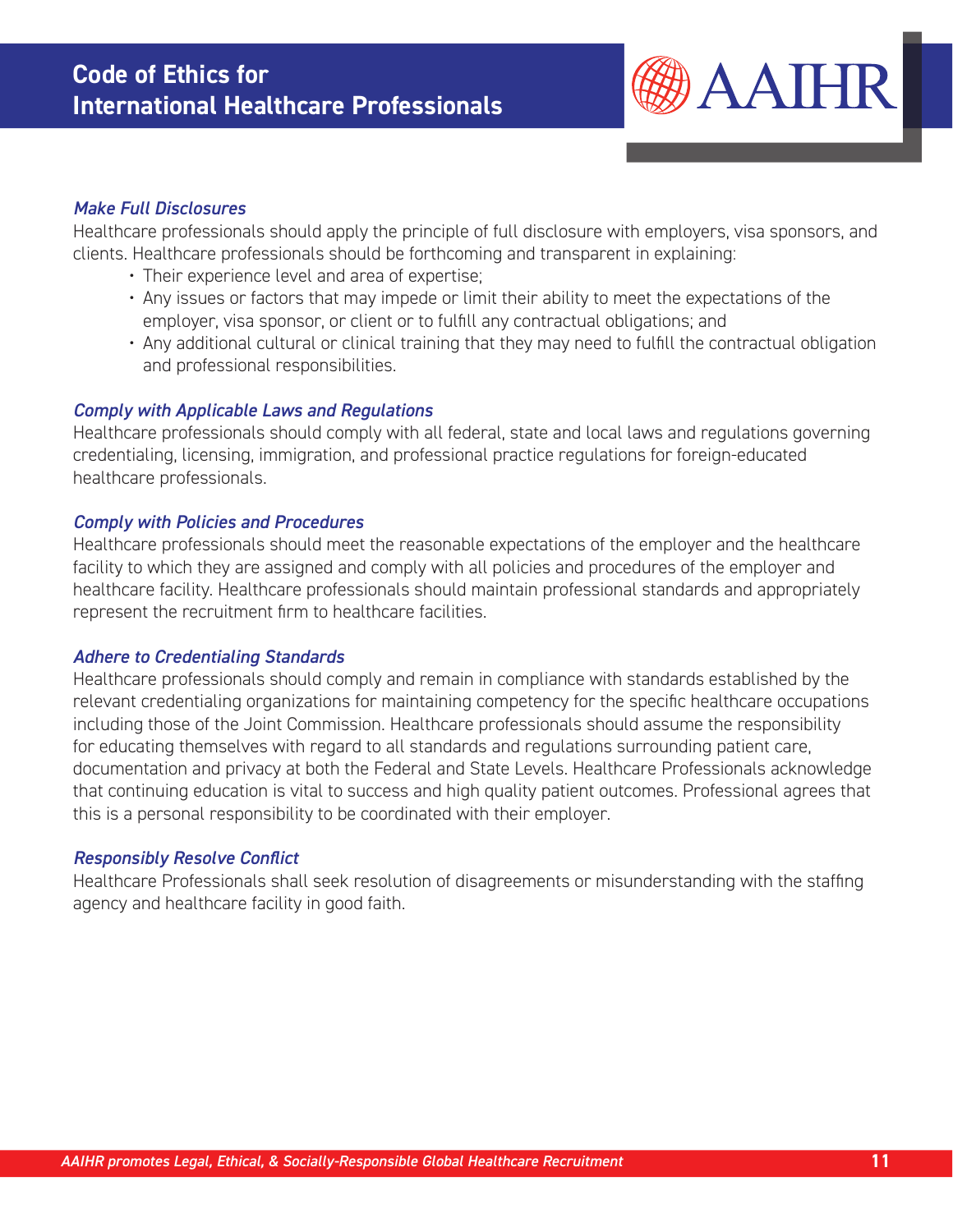

## **AAIHR Best Practices**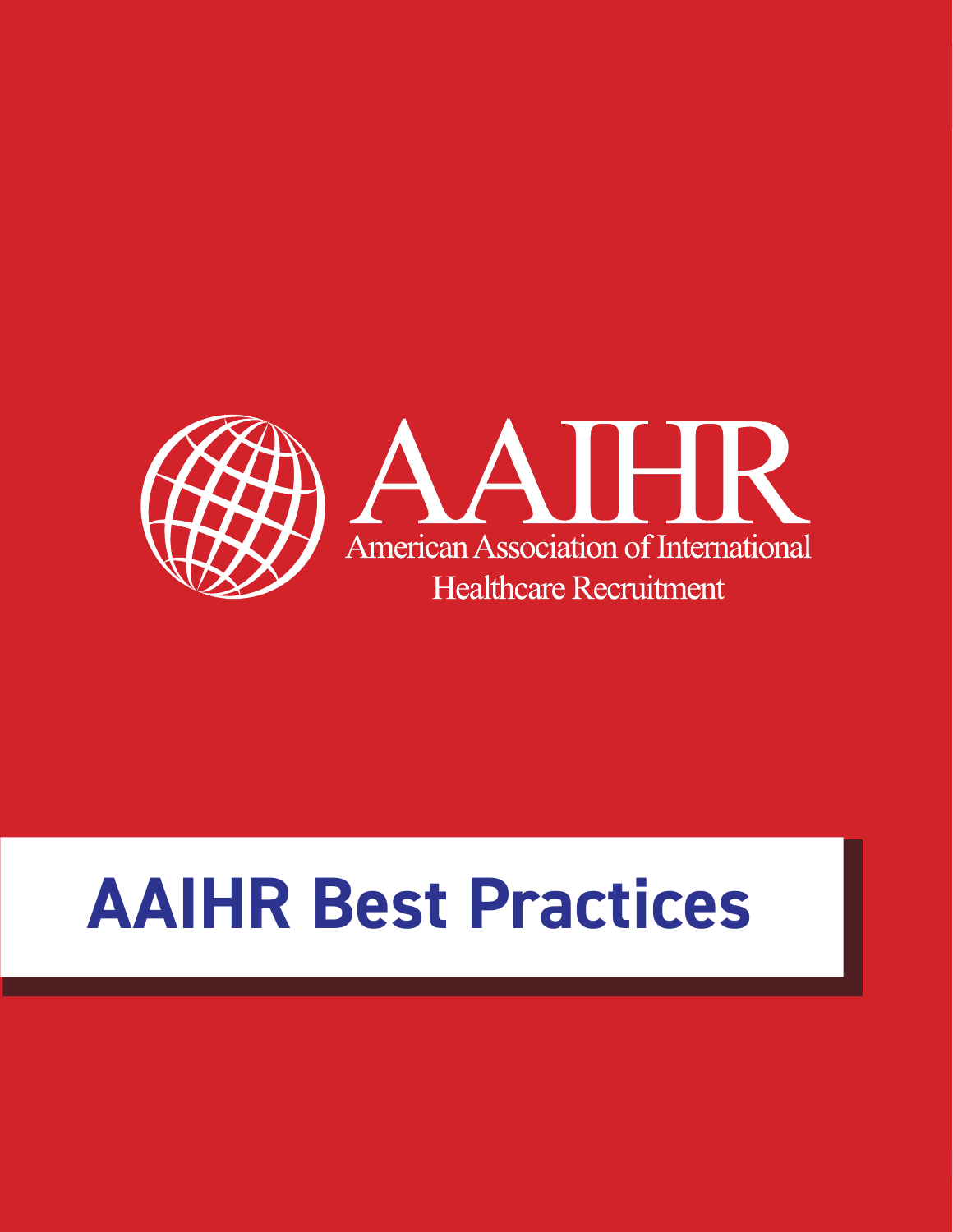### **AAIHR Best Practices**

AAIHR

While the AAIHR Code of Ethics describes the minimum standards for AAIHR Member Organizations, the AAIHR Best Practices outlines some of the aspirational goals that should be sought by AAIHR member firms. "Best Practices" are those that are possible and achievable, but perhaps not by all Recruiters and Employers all of the time. AAIHR Members are encouraged to respect and to reinvest in the sustainability of the health systems of source countries, especially developing countries. The following are examples of ways this might be accomplished:

- 1.Directing active recruitment initiatives toward source countries with adequate supplies of healthcare professionals or where foreign governments do not restrict recruitment of healthcare workers. Limit active overseas recruitment in those countries or areas within countries that are experiencing either a temporary health crisis during which health professionals are in dire need, or a chronic shortage of health professionals.
- 2.Pursuing health facility partnership agreement (e.g., between US schools of nursing or hospitals and source country schools of nursing or hospitals). Such partnerships, often called twinning, provide source country facilities with visiting faculty, and in some instances, nursing and/or medical supplies and resources.
- 3.Consider matching a portion of the remittances sent by recruited foreign educated healthcare professionals and channeling the funds directly to source country health care organizations.
- 4.Establishing a scholarship fund at a source country educational institution or through a professional organization for the additional education and advancement of local source country nurses.
- 5.Establishing relationships with the departments of human resources in source country hospitals, so that the training and departure processes have an agreed upon timeframe.
- 6.Respecting agreements in which the foreign educated healthcare professionals have contractual obligations to serve their home country health system in return for public education or scholarships provided in the source country. Encourage healthcare professionals to honor these obligations. Where appropriate, require that a foreign educated healthcare professional provide evidence that his or her public obligations have been satisfied.